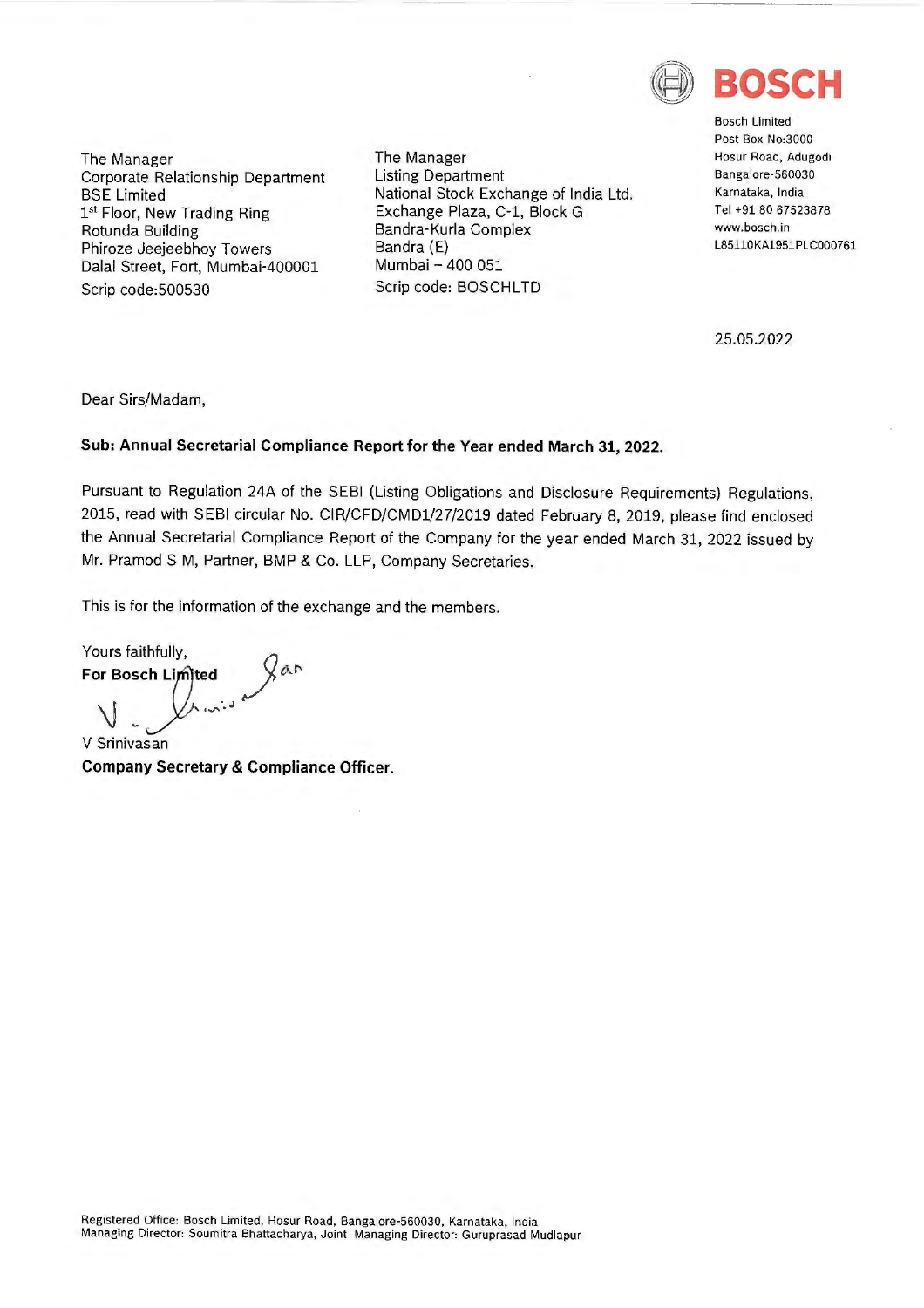



**Secretarial compliance report of BOSCH Limited**  for the year ended 31<sup>st</sup> March 2022

To, The Board of Directors BOSCH Limited CIN : L85 110KA I95 IPLC000761 Hosur Road, Adugodi, Bangalore 560030

We, **BMP** & **Co. LLP,** have examined:

- (a) all the documents and records made available to us and explanation provided by BOSCH Limited ("the listed entity"),
- (b) the filings/ submissions made by the listed entity to the stock exchanges,
- ( c) website of the listed entity,
- (d) any other document/ filing, as may be relevant, which has been relied upon to make this certification.

for the year ended 31<sup>st</sup> March 2022 ("Review Period") in respect of compliance with the provisions of:

- (a) the Securities and Exchange Board of India Act, 1992 ("SEBI Act") and the Regulations, circulars, guidelines issued thereunder; and
- (b) the Securities Contracts (Regulation) Act, 1956 ("SCRA ''), rules made thereunder and the Regulations, circulars, guidelines issued thereunder by the Securities and Exchange Board of India (·'SEBI");

The specific Regulations, whose provisions and the circulars/ guidelines issued thereunder, have been examined. include: -

(a) Securities and Exchange Board of India (Listing Obligations and Disclosure Requirements) Regulations, 2015;



## **BMP & Co. LLP**

Regd Office : # 4272, Sapthagiri, 2nd Floor, Vivekananda Park Road, Near Seetha Circle, Girinagar, Bangalore - 560 085. © : 080 26728442, @) ~ : biswajit@bmpandco.com, **Website : www.bmpandco.com,** LLPIN : AAl-4194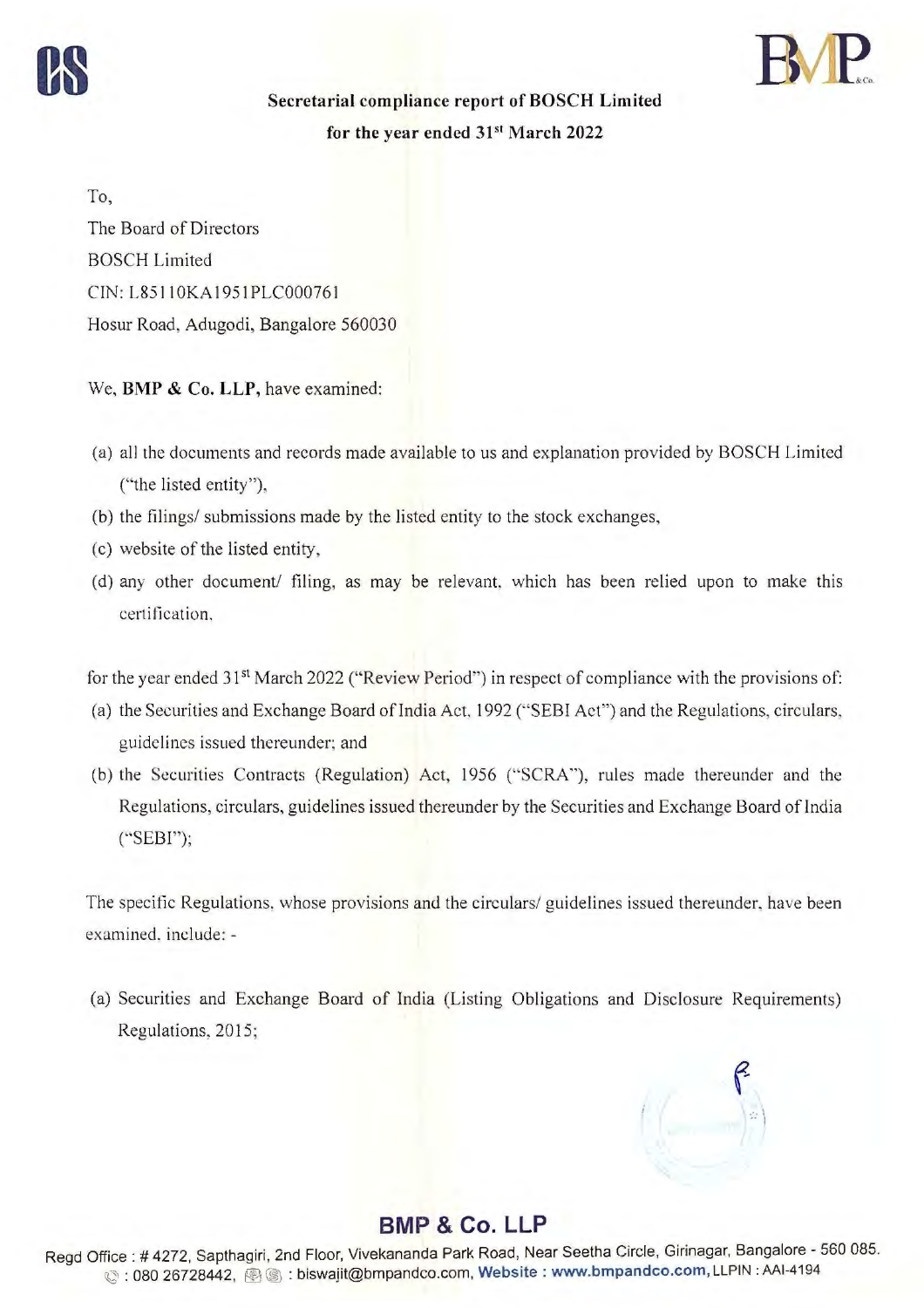

- (b) Securities and Exchange Board of India (Issue of Capital and Disclosure Requirements) Regulations, 2018; - Not Applicable as the Company did not issue any security during the financial year under review.
- (c) Securities and Exchange Board of India (Substantial Acquisition of Shares and Takeovers) Regulations, 2011;
- (d) Securities and Exchange Board of India (Buyback of Securities) Regulations, 2018; Not Applicable as the Company did not buyback any of its securities during the financial year under review.
- (e) The Securities and Exchange Board of India (Share Benefits Employee Benefits and Sweat Equity) Regulations, 2021; - Not applicable as the Company did not issue any Employee Stock Option Scheme for its employees;
- (f) Securities and Exchange Board of India (Issue and Listing of Debt Securities) Regulations, 2008 and Securities and Exchange Board of India (Issue and Listing of Non-Convertible Securities) Regulations, 2021; - Not applicable as the Company has not issued any debt securities during the financial year under review
- (g) Securities and Exchange Board of India (Issue and Listing of Non-Convertible and Redeemable Preference Shares) Regulations, 2013; - Not Applicable as Company has not issued Preference shares during the year under review;
- (h) Securities and Exchange Board of India (Prohibition of Insider Trading) Regulations, 2015;
- (i) Securities and Exchange Board of India (Registrars to an Issue and Share Transfer Agents) Regulations, 1993; - Not applicable as the Company is not registered as Registrar to an Issue and Share Transfer Agent during the financial year under review; and
- (i) Securities and Exchange Board of India (Delisting of Equity Shares) Regulations,  $2021$ ;  $-$  Not applicable as the Company has not delisted its equity shares from any stock exchange during the financial year under review;

and based on the above examination, we hereby report that, during the Review Period:

(a) The listed entity has complied with the provisions of the above Regulations and circulars/ guidelines issued thereunder, except in respect of matters specified below: -

 $\int$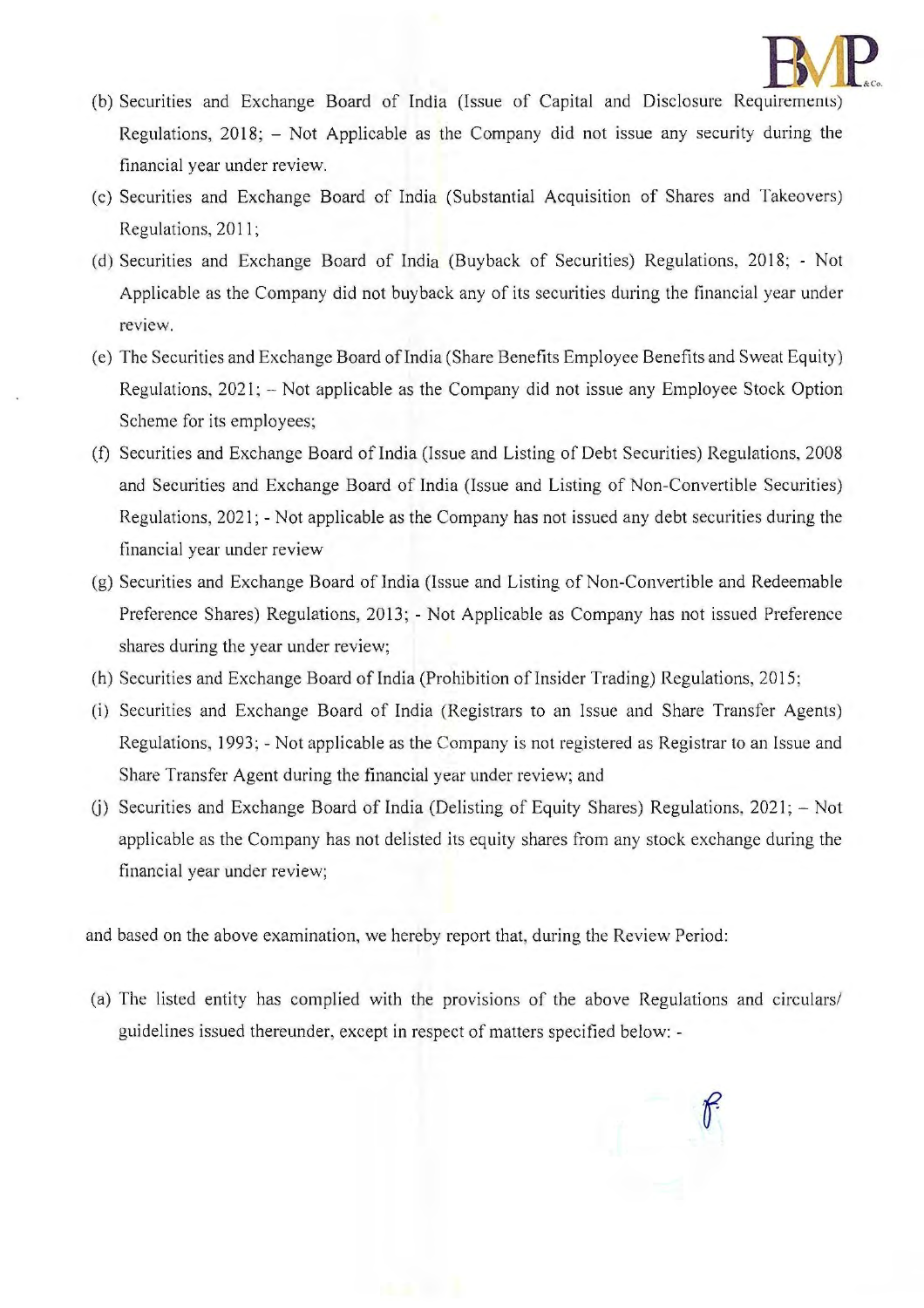| Sr. | Compliance Requirement  | Deviations | Observations/     |
|-----|-------------------------|------------|-------------------|
| No. | (Regulations/ circulars |            | Remarks of the    |
|     | including<br>guidelines |            | Practicing        |
|     | specific clause)        |            | Company Secretary |
|     | <b>NA</b>               | NA         | <b>NA</b>         |

- (b) The listed entity has maintained proper records under the provisions of the above Regulations and circulars/ guidelines issued thereunder insofar as it appears from my/our examination of those records.
- (c) The following are the details of actions taken against the listed entity/ its promoters/ directors/ material subsidiaries either by SEBI or by Stock Exchanges (including under the Standard Operating Procedures issued by SEBI through various circulars) under the aforesaid Acts/ Regulations and circulars/ guidelines issued thereunder:

| Sr. No. | Action taken | Details<br>of | Details of action Observations/  |                    |
|---------|--------------|---------------|----------------------------------|--------------------|
|         | by           | violation     | taken E.g. fines, remarks of the |                    |
|         |              |               | warning<br>letter.               | Practicing         |
|         |              |               | debarment, etc.                  | Company            |
|         |              |               |                                  | Secretary, if any. |
|         | <b>NA</b>    | <b>NA</b>     | <b>NA</b>                        | NA                 |

( d) The listed entity has taken the following actions to comply with the observations made in previous reports:

| Sr. No. | Observations of Observations |                | taken<br>Actions | <b>Comments</b><br>of |
|---------|------------------------------|----------------|------------------|-----------------------|
|         | Practicing<br>the            | made in the    | by the listed    | the Practicing        |
|         | Company                      | secretarial    | entity, if any   | Company               |
|         | Secretary in the             | compliance     |                  | Secretary<br>on       |
|         | previous reports             | report for the |                  | actions<br>the        |
|         |                              | year ended     |                  | taken<br>by<br>the    |
|         |                              |                |                  | listed entity         |